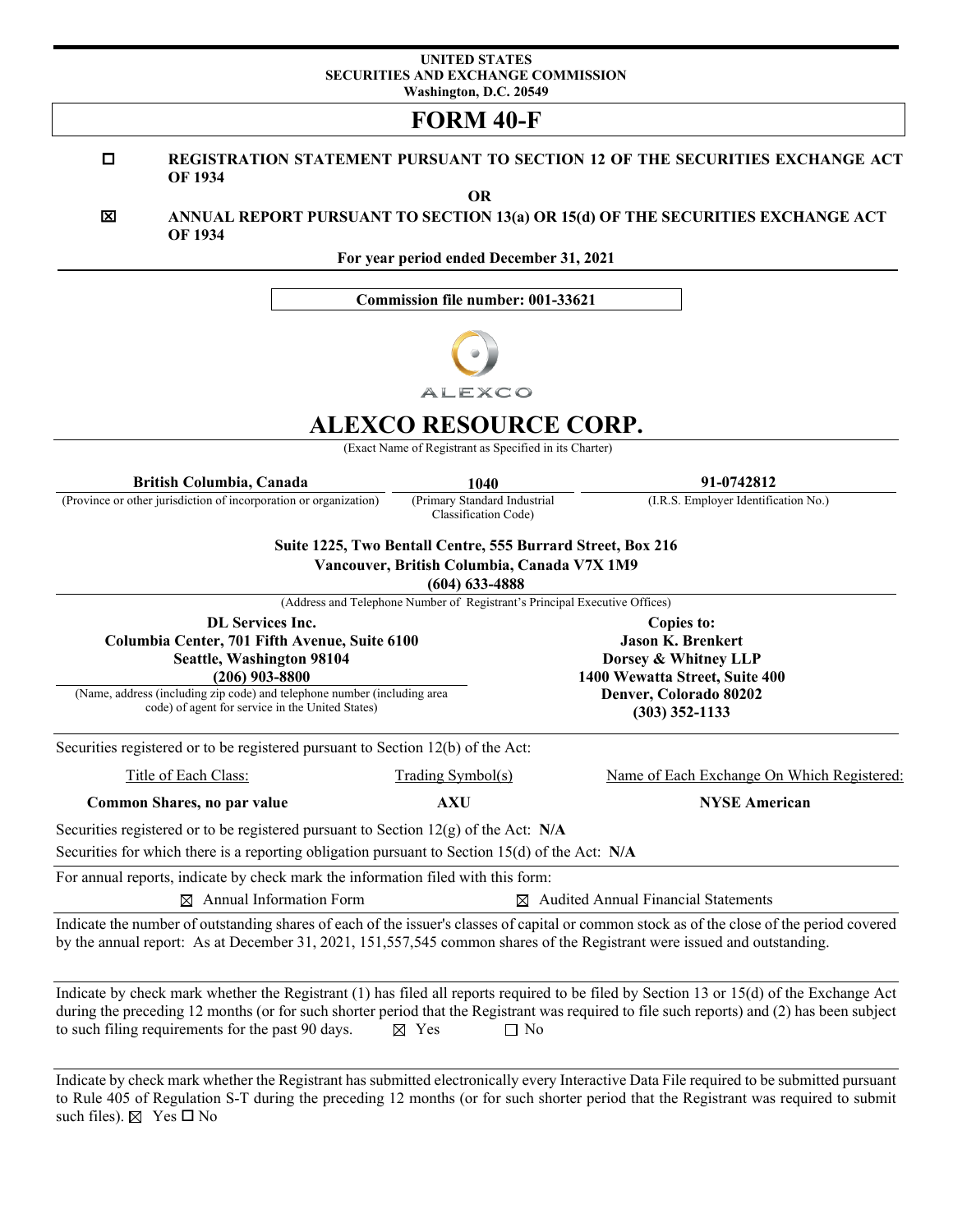Indicate by check mark whether the registrant is an emerging growth company as defined in Rule 12b-2 of the Exchange Act.  $\Box$  Emerging growth company.

If an emerging growth company that prepares its financial statements in accordance with U.S. GAAP, indicate by check mark if the registrant has elected not to use the extended transition period for complying with any new or revised financial accounting standards provided pursuant to Section 13(a) of the Exchange Act.  $\Box$ 

Indicate by check mark whether the registrant has filed a report on and attestation to its management's assessment of the effectiveness of its internal control over financial reporting under Section 404(b) of the Sarbanes-Oxley Act (15 U.S.C. 7262(b)) by the registered public accounting firm that prepared or issued its audit report:  $\boxtimes$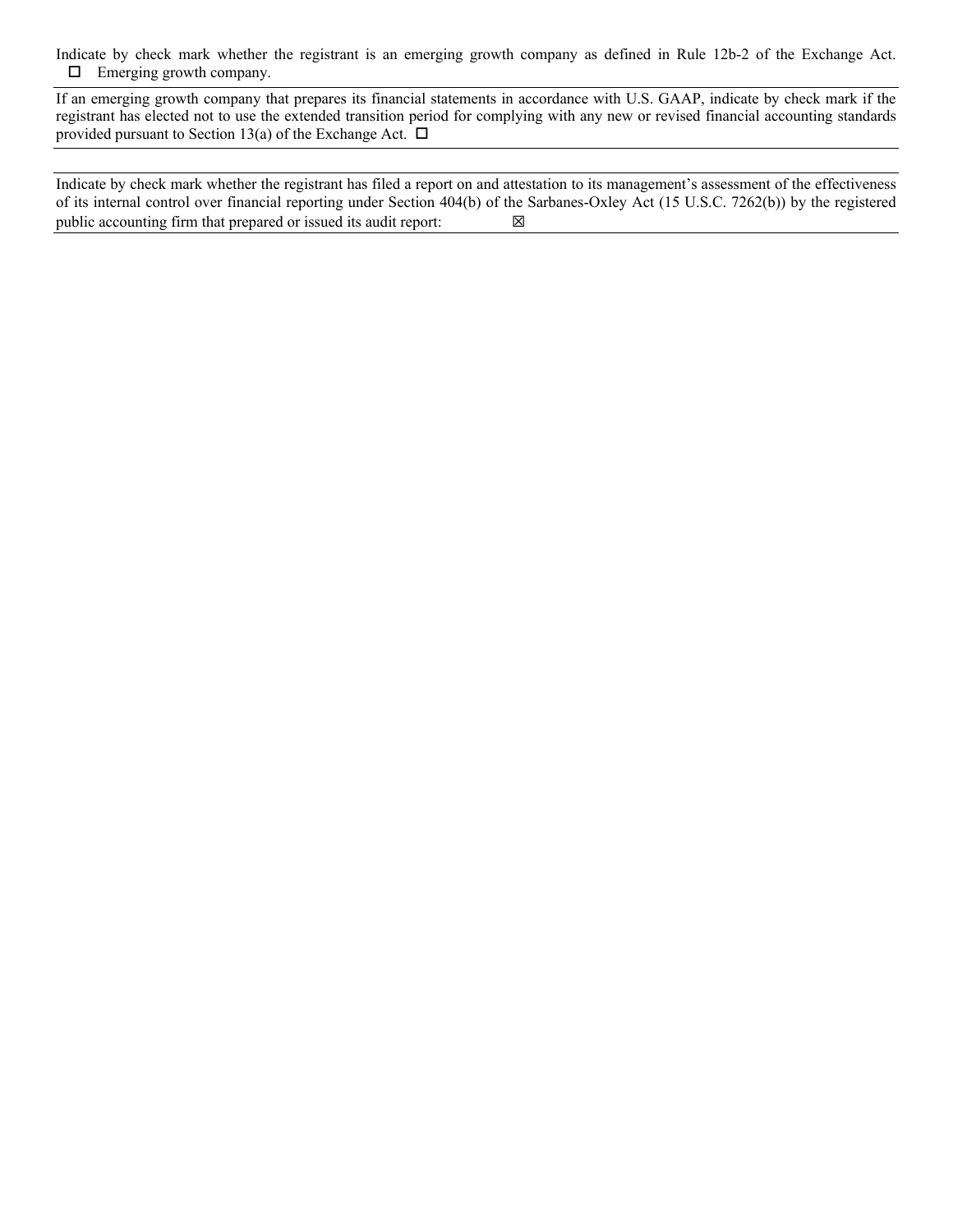#### **EXPLANATORY NOTE**

Alexco Resource Corp. (the "Corporation" or the "Registrant") is a Canadian issuer eligible to file its annual report pursuant to Section 13 of the Securities Exchange Act of 1934, as amended (the "Exchange Act"), on Form 40-F pursuant to the multi-jurisdictional disclosure system of the Exchange Act (the "MJDS"). The Corporation is a "foreign private issuer" as defined in Rule 3b-4 under the Exchange Act. Equity securities of the Corporation are accordingly exempt from Sections 14(a), 14(b), 14(c), 14(f) and 16 of the Exchange Act pursuant to Rule 3a12-3.

## **FORWARD-LOOKING STATEMENTS**

This annual report on Form 40-F and the exhibits attached hereto contain "forward-looking statements" within the meaning of the Private Securities Litigation Reform Act of 1995. Such forward-looking statements concern the Corporation's business plans, including but not limited to anticipated results and developments in the Corporation's operations in future periods, planned exploration and development of its mineral properties, plans related to its business and other matters that may occur in the future, made as of the date of this annual report. Forward-looking statements may include, but are not limited to, statements with respect to additional capital requirements to fund further exploration and development work on the Corporation's properties, future remediation and reclamation activities, future mineral exploration, the estimation of mineral reserves and mineral resources, the realization of mineral reserve and mineral resource estimates, future mine construction and development activities, future mine operation and production, the timing of activities, the amount of estimated revenues and expenses, the success of exploration activities, permitting timelines, requirements for additional capital and sources, uses of funds, and the Company's ability to successfully withstand the impact of the COVID-19 pandemic. Any statements that express or involve discussions with respect to predictions, expectations, beliefs, plans, projections, objectives, assumptions or future events or performance (often, but not always, using words or phrases such as "expects", "anticipates", "plans", "estimates", "intends", "strategy", "goals", "objectives" or stating that certain actions, events or results "may", "could", "would", "might" or "will" be taken, occur or be achieved, or the negative of any of these terms and similar expressions) are not statements of historical fact and may be "forward-looking statements".

Forward-looking statements are subject to a variety of known and unknown risks, uncertainties and other factors which could cause actual events or results to differ from those expressed or implied by the forward-looking statements. Such factors include, but are not limited to, risks related to actual results and timing of exploration and development activities; actual results and timing of exploration, development and mining activities; inability of the Corporation to finance the development of its mineral properties; uncertainty of capital costs, operating costs, production and economic returns; actual results and timing of environmental services operations; actual results and timing of remediation and reclamation activities; conclusions of economic evaluations; changes in project parameters as plans continue to be refined; future prices of silver, gold, lead, zinc and other commodities; uncertainties relating to the interpretation of drill results, the geology, grade and continuity of the Corporation's mineral deposits; possible variations in resources, grade or recovery rates; failure of plant, equipment or processes to operate as anticipated; the Corporation's need to attract and retain qualified management and technical personnel; accidents, labour disputes and other risks of the mining industry; First Nation rights and title; continued capitalization and commercial viability; global economic conditions; competition; risks related to governmental regulation, including environmental regulation; delays or inability of the Corporation in obtaining governmental approvals necessary to develop and operate mines on the Corporation's properties; inability of the Corporation to obtain additional financing needed to fund certain contingent payment obligations on reasonable terms or at all; variations in interest rates and foreign exchange rates; and the impact of COVID-19 and the volatility thereof, including disruption or delay of exploration and mining activities. Furthermore, forward-looking statements are statements about the future and are inherently uncertain, and actual achievements of the Corporation or other future events or conditions may differ materially from those reflected in the forward-looking statements due to a variety of risks, uncertainties and other factors, including but not limited to those referred to in the exhibits attached to this annual report on Form 40-F, including the Corporation's Annual Information Form filed as Exhibit 99.1 and elsewhere.

Forward-looking statements relate to analyses and other information that are based on forecasts of future results, estimates of amounts not yet determinable and certain assumptions that management believes are reasonable at the time they are made. In making the forwardlooking statements included in this annual report, the Corporation has applied several material assumptions, including, but not limited to, the assumption that: (1) additional financing may be needed to fund certain contingent payment obligations to Wheaton (as defined below); (2) additional financing needed for the capacity related refund under the Amended and Restated SPA (as defined below) with Wheaton will be available on reasonable terms; (3) additional financing needed for further exploration and development work on the Corporation's properties will be available on reasonable terms; (4) the proposed development of its mineral projects will be viable operationally and economically and proceed as planned; (5) market fundamentals will result in sustained silver, gold, lead and zinc demand and prices, and such prices will not be materially lower than those estimated by management in preparing the annual financial statements for the year ended December 31, 2021; (6) market fundamentals will result in sustained silver, gold, lead and zinc demand and prices, and such prices will be materially consistent with or more favourable than those anticipated in the PFS (as defined below); (7) the actual nature, size and grade of its mineral reserves and mineral resources are materially consistent with the mineral reserve and mineral resource estimates reported in the supporting technical reports, including the PFS; (8) labour and other industry services will be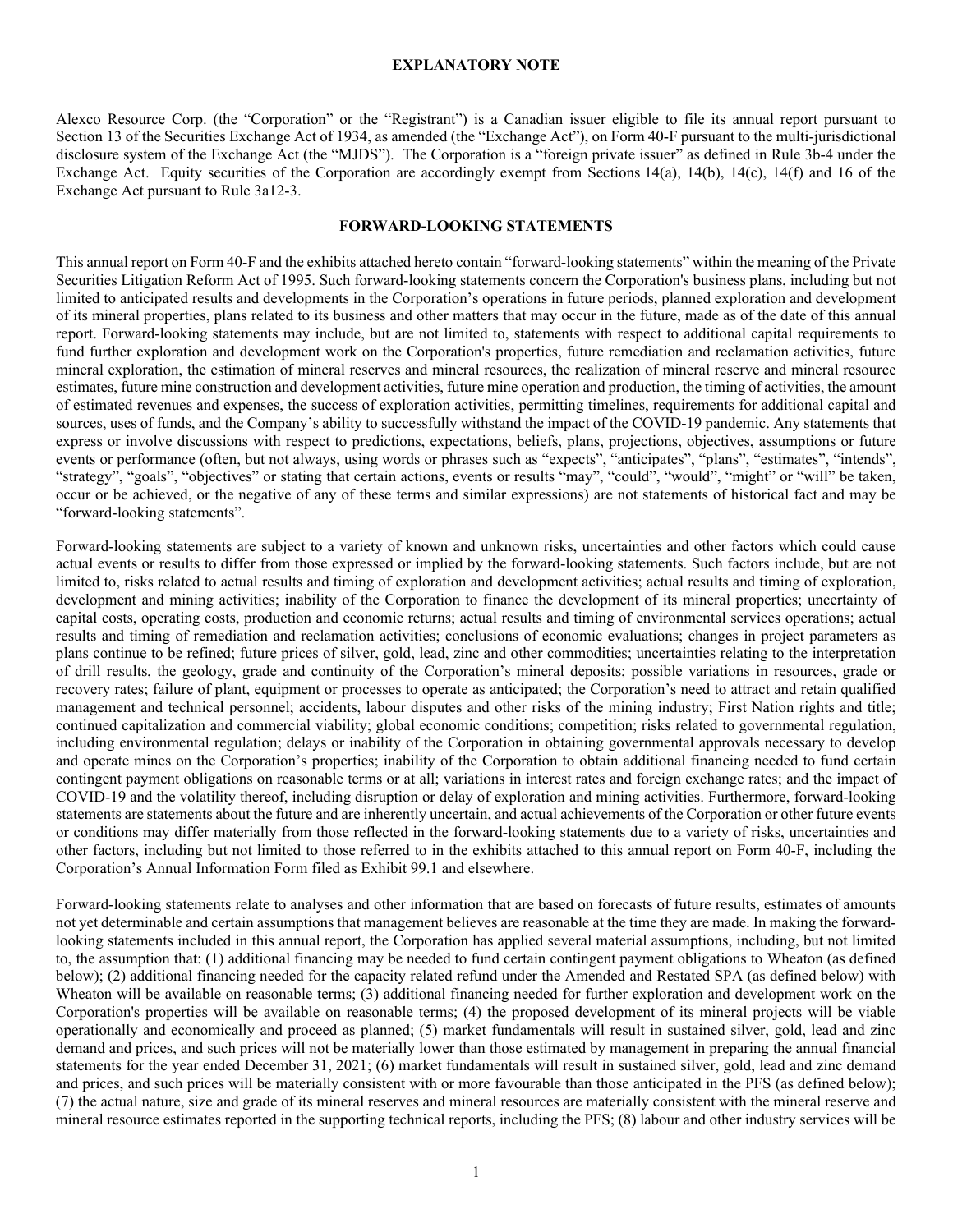available to the Corporation at prices consistent with internal estimates; (9) the continuances of existing and, in certain circumstances, proposed tax and royalty regimes; and (10) that other parties will continue to meet and satisfy their contractual obligations to the Corporation. Statements concerning mineral reserve and mineral resource estimates may also be deemed to constitute forward-looking information to the extent that they involve estimates of the mineralization that will be encountered as the Keno Hill Silver District (the "District" or "KHSD") project is developed. Other material factors and assumptions are discussed throughout the exhibits attached to this annual report on Form 40-F, including the Corporation's Annual Information Form filed as Exhibit 99.1.

The Corporation's forward-looking statements are based on the beliefs, expectations and opinions of management on the date the statements are made and should not be relied on as representing the Corporation's views on any subsequent date. While the Corporation anticipates that subsequent events may cause its views to change, the Corporation specifically disclaims any intention or any obligation to update forward-looking statements if circumstances or management's beliefs, expectations or opinions should change, except as required by applicable law. For the reasons set forth above, investors should not place undue reliance on forward-looking statements.

## **NOTES TO UNITED STATES READERS**

#### **DIFFERENCES IN UNITED STATES AND CANADIAN REPORTING PRACTICES**

The Corporation is permitted, under the multi-jurisdictional disclosure system adopted by the United States Securities and Exchange Commission (the "SEC"), to prepare this annual report on Form 40-F in accordance with Canadian disclosure requirements, which differ from those of the United States. The Corporation has prepared its financial statements, which are filed as Exhibit 99.2 to this annual report on Form 40-F, in accordance with International Financial Reporting Standards as issued by the International Accounting Standards Board ("IFRS"). The Corporation's financial statements may not be comparable to financial statements of United States companies. Since the Corporation has prepared its financial statements in accordance with IFRS, it is not required to provide a reconciliation to United States generally accepted accounting principles.

#### **CURRENCY**

Unless otherwise indicated, all dollar amounts in this annual report on Form 40-F and the documents incorporated herein by reference are in Canadian dollars. The exchange rate of Canadian dollars into United States dollars, on December 31, 2021, based upon the close rate of exchange of Canadian dollars into United States dollars as quoted by the Bank of Canada was CAD\$1.00 = US\$1.2678.

## **RESOURCE AND RESERVE ESTIMATES**

The Corporation's Annual Information Form for the fiscal year ended December 31, 2021 filed as Exhibit 99.1 to this annual report on Form 40-F and management's discussion and analysis for the fiscal year ended December 31, 2021 filed as Exhibit 99.3 to this annual report on Form 40-F have been prepared in accordance with the requirements of the securities laws in effect in Canada, which differ from the requirements of United States securities laws.

As a result, the Corporation's reports the mineral reserves and resources of the projects it has an interest in according to Canadian standards. Canadian reporting requirements for disclosure of mineral properties are governed by National Instrument 43-101 - Standards of Disclosure for Mineral Projects ("**NI 43-101**"). NI 43-101 is a rule developed by the Canadian Securities Administrators that establishes standards for all public disclosure an issuer makes of scientific and technical information concerning mineral projects. These standards differ from the requirements of the SEC that are applicable to domestic United States reporting companies under subpart 1300 of Regulation S-K ("**S-K 1300**") under the Exchange Act. As an issuer that prepares and files its reports with the SEC pursuant to the MJDS, the Corporation is not subject to the requirements of S-K 1300. Any mineral reserves and mineral resources reported by the Corporation in accordance with NI 43-101 may not qualify as such under or differ from those prepared in accordance with S-K 1300. Accordingly, information included or incorporated by reference in the Corporation's Annual Information Form filed as Exhibit 99.1 to this annual report on Form 40-F and management's discussion and analysis for the fiscal year ended December 31, 2021 filed as Exhibit 99.3 concerning descriptions of mineralization and estimates of mineral reserves and resources under Canadian standards may not be comparable to similar information made public by United States companies subject to the reporting and disclosure requirements of S-K 1300.

#### **ANNUAL INFORMATION FORM**

The Corporation's Annual Information Form for the fiscal year ended December 31, 2021 is filed as Exhibit 99.1 to this annual report on Form 40-F and is incorporated by reference herein.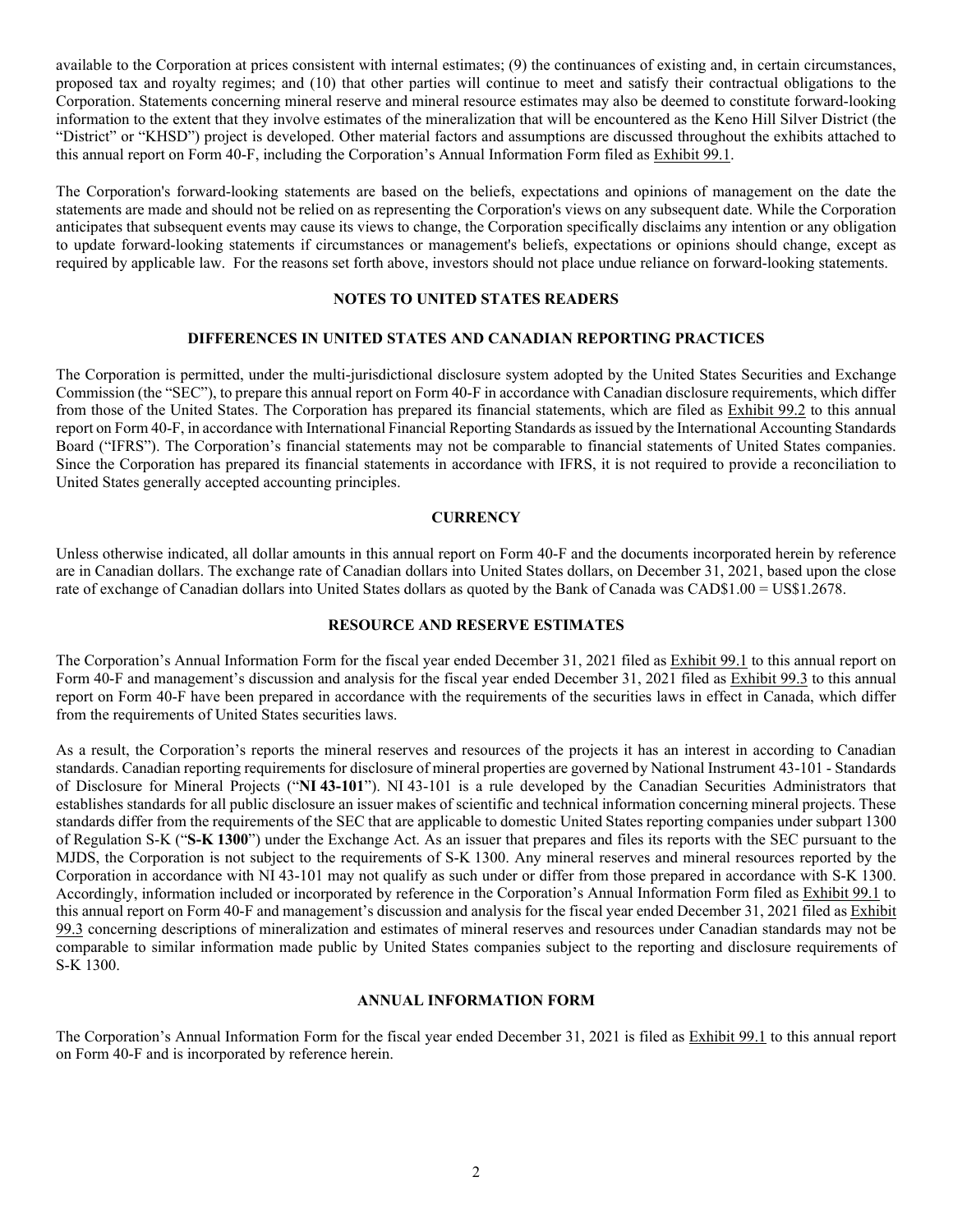#### **AUDITED ANNUAL FINANCIAL STATEMENTS**

The audited consolidated financial statements of the Corporation as at and for the years ended December 31, 2021 and 2020, Management's Report on Internal Control over Financial Reporting, including the report of the Independent Registered Public Accounting Firm (PCAOB ID 271) with respect thereto, are filed as Exhibit 99.2 to this annual report on Form 40-F and incorporated by reference herein.

#### **MANAGEMENT'S DISCUSSION AND ANALYSIS**

The Corporation's management's discussion and analysis for the year ended December 31, 2021 is filed as Exhibit 99.3 to this annual report on Form 40-F and incorporated by reference herein.

### **TAX MATTERS**

Purchasing, holding, or disposing of securities of the Corporation may have tax consequences under the laws of the United States and Canada that are not described in this annual report on Form 40-F or the documents incorporated by reference herein. Holders of the Corporation's common shares should consult their own tax advisors regarding the tax consequences of purchasing, holding or disposing of securities of the Corporation.

#### **CONTROLS AND PROCEDURES**

## *Disclosure Controls and Procedures*

At the end of the period covered by this annual report on Form 40-F, an evaluation was carried out under the supervision of and with the participation of the Corporation's management, including the Chief Executive Officer ("CEO") and Chief Financial Officer ("CFO"), of the effectiveness of the design and operations of the Corporation's disclosure controls and procedures, as defined in Rule 13a–15(e) under the Exchange Act. Based upon that evaluation, the Corporation's CEO and CFO have concluded that, as of the end the period covered by this annual report on Form 40-F, the Corporation's disclosure controls and procedures were effective to give reasonable assurance that the information required to be disclosed by the Corporation in reports that it files or submits under the Exchange Act is (i) recorded, processed, summarized and reported, within the time periods specified in the SEC's rules and forms, and (ii) accumulated and communicated to management, including its CEO and CFO, or persons performing similar functions, as appropriate to allow timely decisions regarding required disclosure.

## *Management's Report on Internal Control over Financial Reporting*

Management is responsible for establishing and maintaining adequate internal control over financial reporting, as defined in Rule 13a-15(f) under the Exchange Act. A company's internal control over financial reporting is a process designed by, or under the supervision of, the CEO and CFO to provide reasonable assurance regarding the reliability of financial reporting and the preparation of financial statements for external purposes in accordance with generally accepted accounting principles.

A company's internal control over financial reporting includes those policies and procedures that (i) pertain to the maintenance of records that, in reasonable detail, accurately and fairly reflect the transactions and dispositions of the assets of the company; (ii) provide reasonable assurance that transactions are recorded as necessary to permit preparation of financial statements in accordance with generally accepted accounting principles, and that receipts and expenditures of the company are being made only in accordance with authorizations of management and directors of the company; and (iii) provide reasonable assurance regarding prevention or timely detection of unauthorized acquisition, use, or disposition of the company's assets that could have a material effect on the financial statements. It should be noted that a control system, no matter how well conceived or operated, can only provide reasonable assurance, not absolute assurance, that the objectives of the control system are met. Also, projections of any evaluation of effectiveness to future periods are subject to the risk that controls may become inadequate because of changes in conditions, or that the degree of compliance with policies and procedures may deteriorate.

Management, including the CEO and CFO, assessed the effectiveness of the Corporation's internal control over financial reporting as of December 31, 2021, based on the criteria set forth in *Internal Control – Integrated Framework (2013)* issued by the Committee of Sponsoring Organizations of the Treadway. Based on this assessment, management has concluded that Alexco's internal control over financial reporting was effective as at December 31, 2021.

The Corporation is required to provide an auditor's attestation report on its internal control over financial reporting for the fiscal year ended December 31, 2021. In this annual report on Form 40-F, the Corporation's independent registered public accounting firm, PricewaterhouseCoopers LLP, has provided its opinion as to the effectiveness of the Corporation's internal control over financial reporting as of December 31, 2021. PricewaterhouseCoopers LLP has also audited the Corporation's financial statements included in this annual report on Form 40-F and issued a report thereon.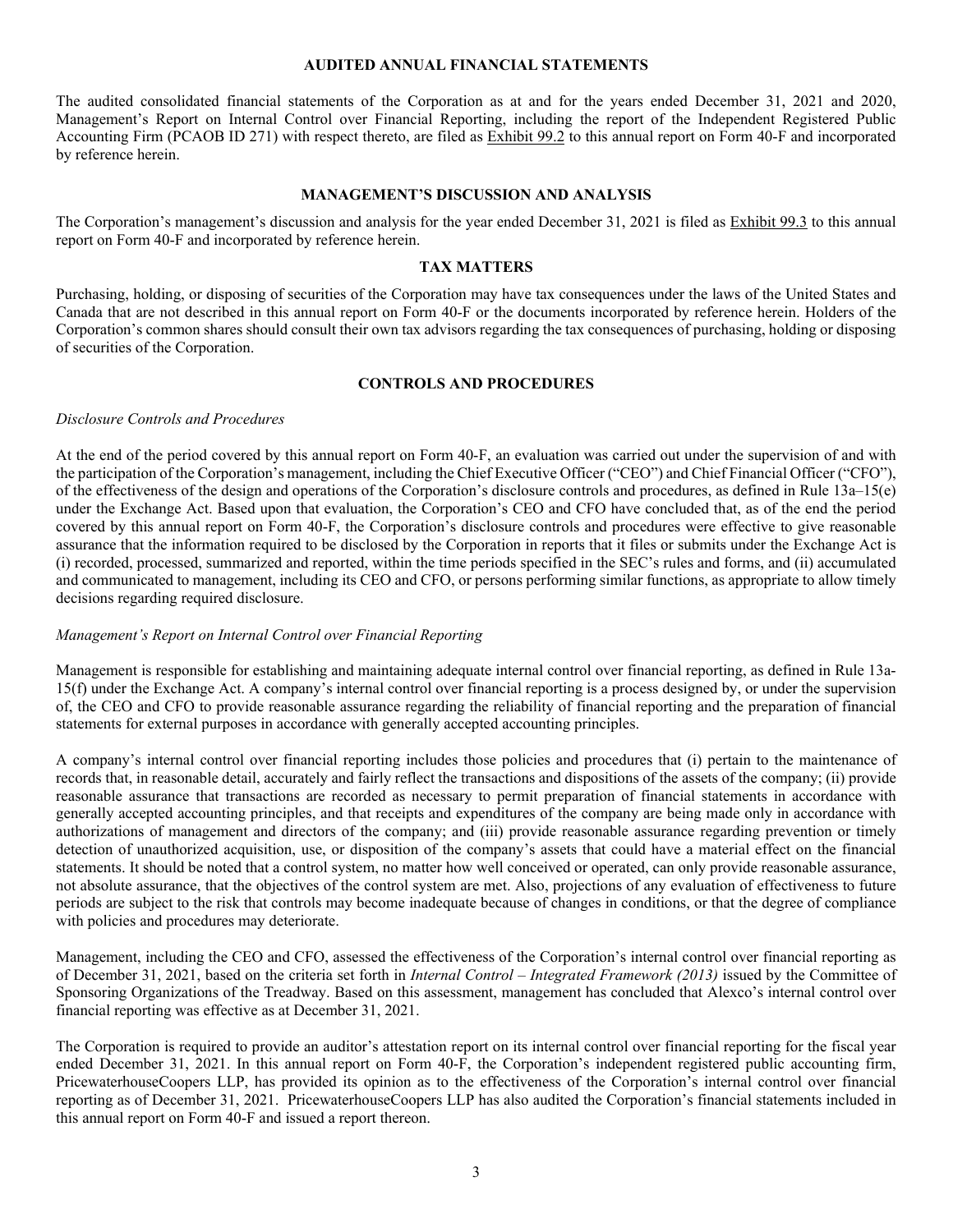## *Attestation Report of Independent Registered Accounting Firm*

The effectiveness of the Corporation's internal control over financial reporting as of December 31, 2021 has been audited by PricewaterhouseCoopers LLP, an independent registered public accounting firm, as stated in their report, included in Exhibit 99.2 to this annual report on Form 40-F.

## *Changes in Internal Control over Financial Reporting*

There have been no changes in the Corporation's internal control over financial reporting during the year ended December 31, 2021 that have materially affected, or are reasonably likely to materially affect, the Corporation's internal control over financial reporting.

#### **CORPORATE GOVERNANCE**

The Corporation is listed on the Toronto Stock Exchange ("TSX") and is required to describe its practices and policies with regards to corporate governance with specific reference to TSX guidelines by way of an annual corporate governance statement in the Corporation's annual report or information circular filed with the appropriate securities regulators in Canada. The Corporation is also listed on the NYSE American ("NYSE American") and additionally complies as necessary with the rules and guidelines of the NYSE American as well as the SEC. The Corporation reviews its governance practices on an ongoing basis to ensure it is in compliance with all applicable requirements.

The Corporation's Board of Directors is responsible for the Corporation's Corporate Governance policies and has separately designated standing Audit, Compensation, Nominating & Corporate Governance, and Environmental, Health, Safety & Technical Committees. The Corporation's Board of Directors has determined that all the members of the Audit, Compensation, and Nominating & Corporate Governance Committees are independent, based on the criteria for independence and unrelatedness prescribed by the TSX and Section 803A of the NYSE American Company Guide.

## *Compensation Committee*

Compensation of the Corporation's CEO and all other officers is recommended to the Board of Directors for determination by the Compensation Committee. The Compensation Committee develops, reviews and monitors director and executive officer compensation and policies. The Compensation Committee is also responsible for annually reviewing the adequacy of compensation to directors, officers, and other consultants and the composition of compensation packages. The Corporation's CEO cannot be present during the Compensation Committee's deliberations or vote on the CEO's compensation.

The Compensation Committee is composed of Elaine Sanders, Terry Krepiakevich and Richard Zimmer, each of whom, in the opinion of the Board of Directors, is independent under the rules of the TSX and pursuant to Sections 803A and 805(c)(1) of the NYSE American Company Guide. The Corporation's Compensation Committee Charter is available on the Company's website at [www.alexcoresource.com.](http://www.alexcoresource.com/)

## *Nominating & Corporate Governance Committee*

Nominees for the election to the Corporation's Board of Directors are recommended by the Nominating & Corporate Governance Committee. The Corporation has adopted a formal written board resolution addressing the nomination process and such related matters as may be required under the rules of the TSX and the NYSE American and any applicable securities laws.

The Nominating & Corporate Governance Committee is composed of Rick Van Nieuwenhuyse, Karen McMaster, and Terry Krepiakevich, each of whom, in the opinion of the Board of Directors, is independent under the rules of the TSX and the NYSE American. The Corporation's Nominating and Corporate Governance Committee Charter is available on the Company's website at [www.alexcoresource.com.](http://www.alexcoresource.com/)

## **AUDIT COMMITTEE**

#### *Composition and Responsibilities*

The Corporation's Board of Directors has a separately designated standing Audit Committee established in accordance with Section 3(a)(58)(A) of the Exchange Act and Section 803B of the NYSE American Company Guide. During the Corporation's year ended December 31, 2021, the Corporation's Audit Committee was composed of Terry Krepiakevich, Elaine Sanders and Richard Zimmer, each of whom, in the opinion of the Corporation's Board of Directors, is independent (as determined under Rule 10A-3 of the Exchange Act, Section 803A of the NYSE American Company Guide, and the rules of the TSX) and each of whom is financially literate. The Audit Committee meets the composition requirements set forth by Section 803B(2) of NYSE American Company Guide.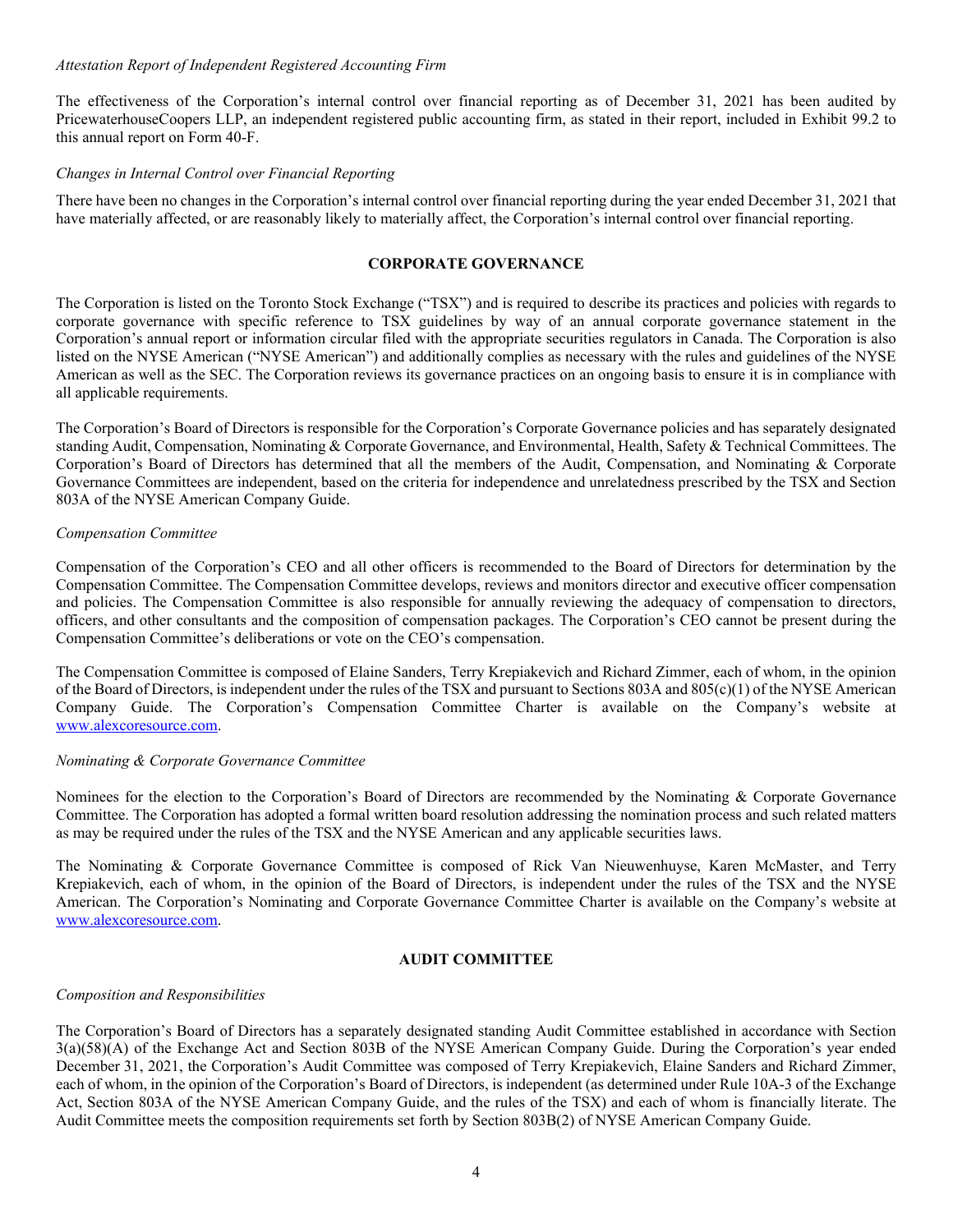Mr. Krepiakevich has been a member of the Board of Directors of several publicly-listed and private companies since July 2011. From June 2006 to July 2011, Mr. Krepiakevich was the Chief Financial Officer of SouthGobi Resources Ltd., a publicly-listed mining company focused on exploring and developing coal deposits in Mongolia's South Gobi Region. Previously, Mr. Krepiakevich was Chief Financial Officer for Extreme CCTV Inc., a publicly traded company on the TSX involved in manufacturing high tech surveillance equipment, and Vice-President Finance and Chief Financial Officer of Maynards Industries Ltd., a private firm specializing in retailing, auctioneering, liquidating, and mergers and acquisition services. Prior to his position with Maynards, Mr. Krepiakevich was a senior officer in a number of private and public issuers. He is a Canadian qualified Chartered Professional Accountant and was employed with the international accounting firm Peat Marwick Thorne (KPMG), where he worked with a number of companies in mining and related industries.

Ms. Sanders is the Vice President, Chief Financial Officer and Corporate Secretary for Trilogy Metals Inc. Prior to Trilogy Metals Inc., Ms. Sanders served as Vice President, Chief Financial Officer and Corporate Secretary for NovaGold Resources Inc. Ms. Sanders has over 25 years of experience in audit, finance, and accounting with public and private companies and a Bachelor of Commerce degree from the University of Alberta, is a Canadian qualified Chartered Professional Accountant and a Certified Public Accountant in the United States.

Mr. Zimmer is a corporate director and is the former President and Chief Executive Officer of Far West Mining Ltd., which was acquired by Capstone Mining Corp. in 2011. Prior to Far West, Mr. Zimmer worked for Teck Corporation, Teck-Cominco and Teck-Pogo Inc. From 1992 to 2007 he served in various engineering and operating roles and from 1998 to 2007, as Vice President and Project Manager for Teck-Pogo. on the design and construction of the Pogo Mine near Fairbanks, Alaska. Before joining Teck, Mr. Zimmer was employed with Bow Valley Industries as Senior Staff Engineer responsible for evaluation of new mining ventures. Mr. Zimmer has over 40 years of experience in the mining industry and has a B.Sc. degree, B. Eng., MBA and is a P.Eng in the Province of British Columbia.

The members of the Audit Committee do not have fixed terms and are appointed and replaced from time to time by resolution of the Board of Directors.

The Audit Committee meets with the Corporation's CEO, President and CFO, and the Corporation's independent auditors to review and inquire into matters affecting financial reporting, the system of internal accounting and financial controls, and the Corporation's audit procedures and audit plans. The Audit Committee also recommends to the Board of Directors the independent auditors to be appointed for each fiscal year. In addition, the Audit Committee reviews and recommends to the Board of Directors for approval the annual and quarterly financial statements and management's discussion and analysis. Finally, the Audit Committee undertakes other activities as required by the rules and regulations of the TSX and the NYSE American and other governing regulatory authorities.

The full text of the Audit Committee Charter is set forth in the Corporation's Annual Information Form, filed as Exhibit 99.1 and incorporated by reference in this annual report on Form 40-F.

## *Audit Committee Financial Experts*

During the Corporation's year ended December 31, 2021, the Board of Directors determined that Mr. Terry Krepiakevich and Ms. Elaine Sanders qualify as the Audit Committee's "financial experts," as defined in Item 407(d)(5)(ii) of Regulation S-K under the Exchange Act and is "financially sophisticated" as determined under Section 803(B)(2)(iii) of the NYSE Company Guide.

Mr. Krepiakevich and Ms. Sanders qualify as financial experts and are financially sophisticated, in that they have an understanding of Canadian and United States generally accepted accounting principles and financial statements; are able to assess the general application of accounting principles in connection with the accounting for estimates, accruals and reserves; have experience analyzing or evaluating financial statements that entail accounting issues of equal complexity to the Corporation's financial statements (or actively supervising another person who did so); and have a general understanding of internal controls and procedures for financial reporting and an understanding of audit committee functions.

## **PRINCIPAL ACCOUNTING FEES AND SERVICES**

PricewaterhouseCoopers LLP ("PwC") has served as our Independent Registered Public Accounting Firm for the Corporation in each of the last two years. The fees billed to the Corporation by PwC can be found in the Corporation's Annual Information Form, filed as Exhibit 99.1 on Form 40-F.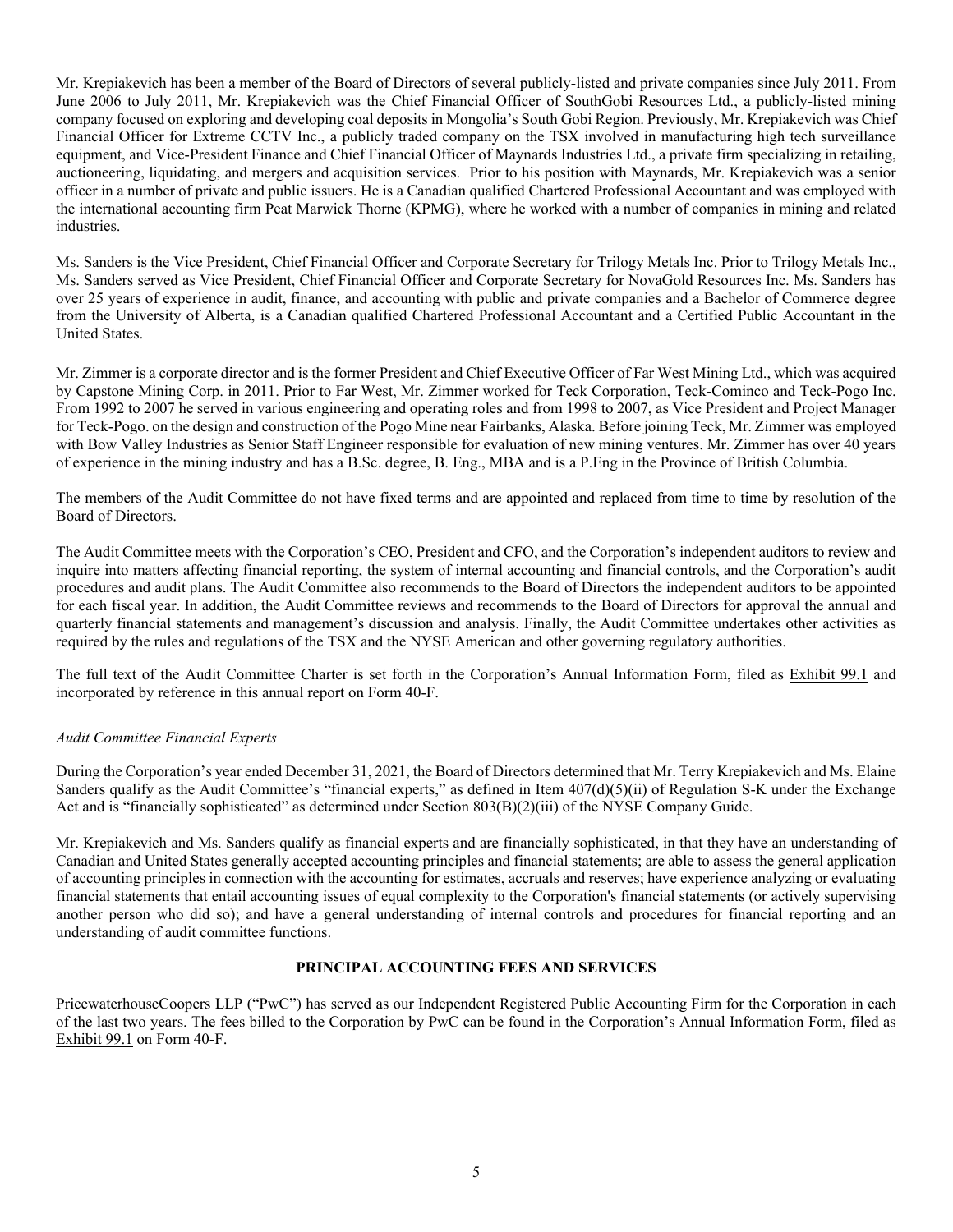## **PRE-APPROVAL OF AUDIT AND NON-AUDIT SERVICES PROVIDED BY INDEPENDENT AUDITORS**

The Audit Committee nominates and engages the independent auditors to audit the financial statements, and approves all audit, auditrelated services, tax services and other services provided by PwC. Any services provided by PwC that are not specifically included within the scope of the audit must be pre-approved by the Audit Committee prior to any engagement. The Audit Committee is permitted to approve certain fees for audit-related services, tax services and other services pursuant to a *de minimus* exception before the completion of the engagement. In the year ended December 31, 2021, no fees paid to PwC were approved pursuant to the *de minimus*  exception.

#### **OFF-BALANCE SHEET TRANSACTIONS**

The Corporation does not have any off-balance sheet financing arrangements or relationships with unconsolidated special purpose entities.

## **CODE OF ETHICS**

The Corporation's Board of Directors has adopted a written Code of Business Conduct and Ethics by which it and all officers and employees of the Corporation abide. In addition, the Board of Directors, through its meetings with management and other informal discussions with management, encourages a culture of ethical business conduct and believes the Corporation's high caliber management team promotes a culture of ethical business conduct throughout the Corporation's operations and is expected to monitor the activities of the Corporation's employees, consultants and agents in that regard. The Board of Directors encourages any concerns regarding ethical conduct in respect of the Corporation's operations to be raised, on an anonymous basis, with the Chairman and CEO, the Lead Director, or another Board member as appropriate.

It is a requirement of applicable corporate law that directors and senior officers who have an interest in a transaction or agreement with the Corporation promptly disclose that interest at any meeting of the Board at which the transaction or agreement will be discussed and, in the case of directors, abstain from discussions and voting in respect to the same if the interest is material. These requirements are also contained in the Corporation's Articles, which are made available to the directors and senior officers of the Corporation. All related party transactions are subject to the review of the Corporation's Audit Committee.

All amendments to the Code of Business Conduct and Ethics, and all waivers of the Code with respect to any of the officers covered by it, will be posted on the Corporation's website (as provided below) and will remain available for a twelve-month period and provided in print to any shareholder who requests them. During the fiscal year ended December 31, 2021, the Company did not substantively amend, waive or implicitly waive any provision of the Code with respect to any of the directors, executive officers or employees subject to it. The Corporation's Code of Business Conduct and Ethics is located on its website at [www.alexcoresource.com.](http://www.alexcoresource.com/)

#### **CASH REQUIREMENTS**

The Corporation's material cash requirements are discussed in management's discussion and analysis for the fiscal year ended December 31, 2021 filed as Exhibit 99.3 under the heading "Liquidity, Cash Flows and Capital Resources".

#### **NOTICES PURSUANT TO REGULATION BTR**

There were no notices required by Rule 104 of Regulation BTR that the Registrant sent during the year ended December 31, 2021 concerning any equity security subject to a blackout period under Rule 101 of Regulation BTR.

### **NYSE AMERICAN CORPORATE GOVERNANCE**

The Corporation's common shares are listed on the NYSE American under the trading symbol "AXU". Section 110 of the NYSE American Company Guide permits the NYSE American to consider the laws, customs and practices of foreign issuers in relaxing certain NYSE American listing criteria, and to grant exemptions from NYSE American listing criteria based on these considerations. A company seeking relief under these provisions is required to provide written certification from independent local counsel that the non-complying practice is not prohibited by home country law. A description of the significant ways in which the Corporation's governance practices differ from those followed by domestic companies pursuant to NYSE American standards is as follows:

*Shareholder Meeting Quorum Requirement*: The NYSE American minimum quorum requirement for a shareholder meeting is one-third of the outstanding shares of common stock. In addition, a company listed on the NYSE American is required to state its quorum requirement in its bylaws. The Corporation's quorum requirement is set forth in its charter documents under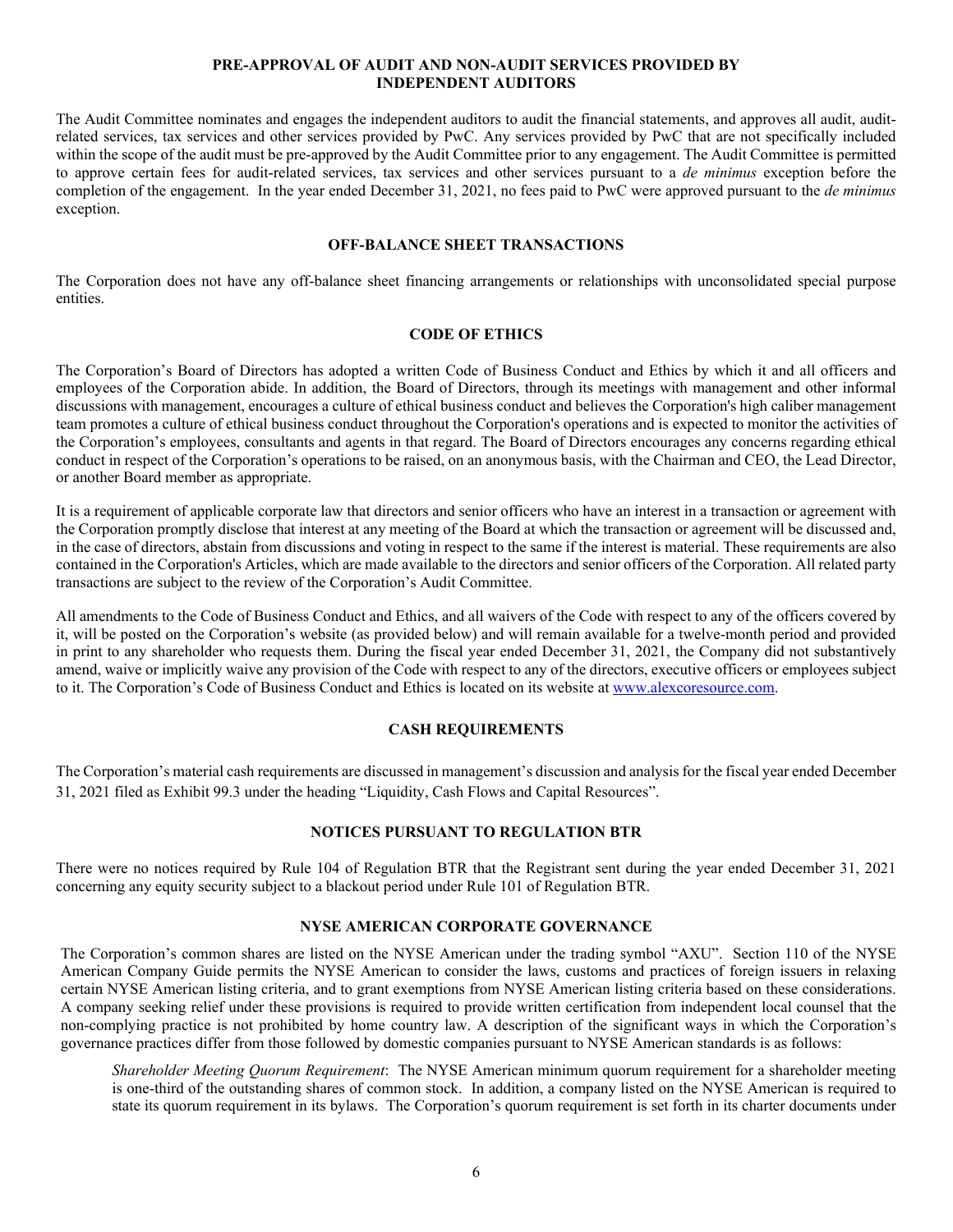the laws of the Province of British Columbia, Canada. A quorum for a meeting of shareholders of the Corporation is one person present or represented by proxy.

*Proxy Delivery Requirement*: The NYSE American requires the solicitation of proxies and delivery of proxy statements for all shareholder meetings, and requires that these proxies shall be solicited pursuant to a proxy statement that conforms to SEC proxy rules. The Corporation is a "foreign private issuer" as defined in Rule 3b-4 under the Exchange Act, and the equity securities of the Corporation are accordingly exempt from the proxy rules set forth in Sections 14(a), 14(b), 14(c) and 14(f) of the Exchange Act. The Corporation solicits proxies in accordance with applicable rules and regulations in Canada.

The foregoing are consistent with the laws, customs and practices in Canada.

In addition, the Corporation may from time-to-time seek relief from NYSE American corporate governance requirements on specific transactions under Section 110 of the NYSE American Company Guide by providing written certification from independent local counsel that the non-complying practice is not prohibited by our home country law, in which case, the Corporation shall make the disclosure of such transactions available on its website at www.alexcoresource.com. Information contained on the Corporation's website is not part of this annual report on Form 40-F.

#### **MINE SAFETY DISCLOSURE**

Pursuant to Section 1503(a) of the Dodd-Frank Wall Street Reform and Consumer Protection Act of 2010 ("Dodd-Frank Act"), issuers that are operators, or that have a subsidiary that is an operator, of a coal or other mine in the United States are required to disclose in their periodic reports filed with the SEC information regarding specified health and safety violations, orders and citations, related assessments and legal actions, and mining-related fatalities under the regulation of the Federal Mine Safety and Health Administration ("MSHA") under the Federal Mine Safety and Health Act of 1977 ("Mine Act"). During the year ended December 31, 2021, neither the Corporation nor its subsidiaries operated a mine in the United States, and were not subject to regulation by MSHA under the Mine Act.

#### **UNDERTAKING**

The Corporation undertakes to make available, in person or by telephone, representatives to respond to inquiries made by the Commission staff, and to furnish promptly, when requested to do so by the Commission staff, information relating to: the securities registered pursuant to Form 40-F; the securities in relation to which the obligation to file an annual report on Form 40-F arises; or transactions in said securities.

# **CONSENT TO SERVICE OF PROCESS**

Concurrently herewith, the Corporation is filing an updated Appointment of Agent for Service of Process and Undertaking on Form F-X/A with the SEC on March 21, 2022 with respect to the class of securities in relation to which the obligation to file this annual report on Form 40-F arises. Any change to the name or address of the agent for service of process will be communicated promptly to the SEC by amendment to Form F-X referencing the Company's file number.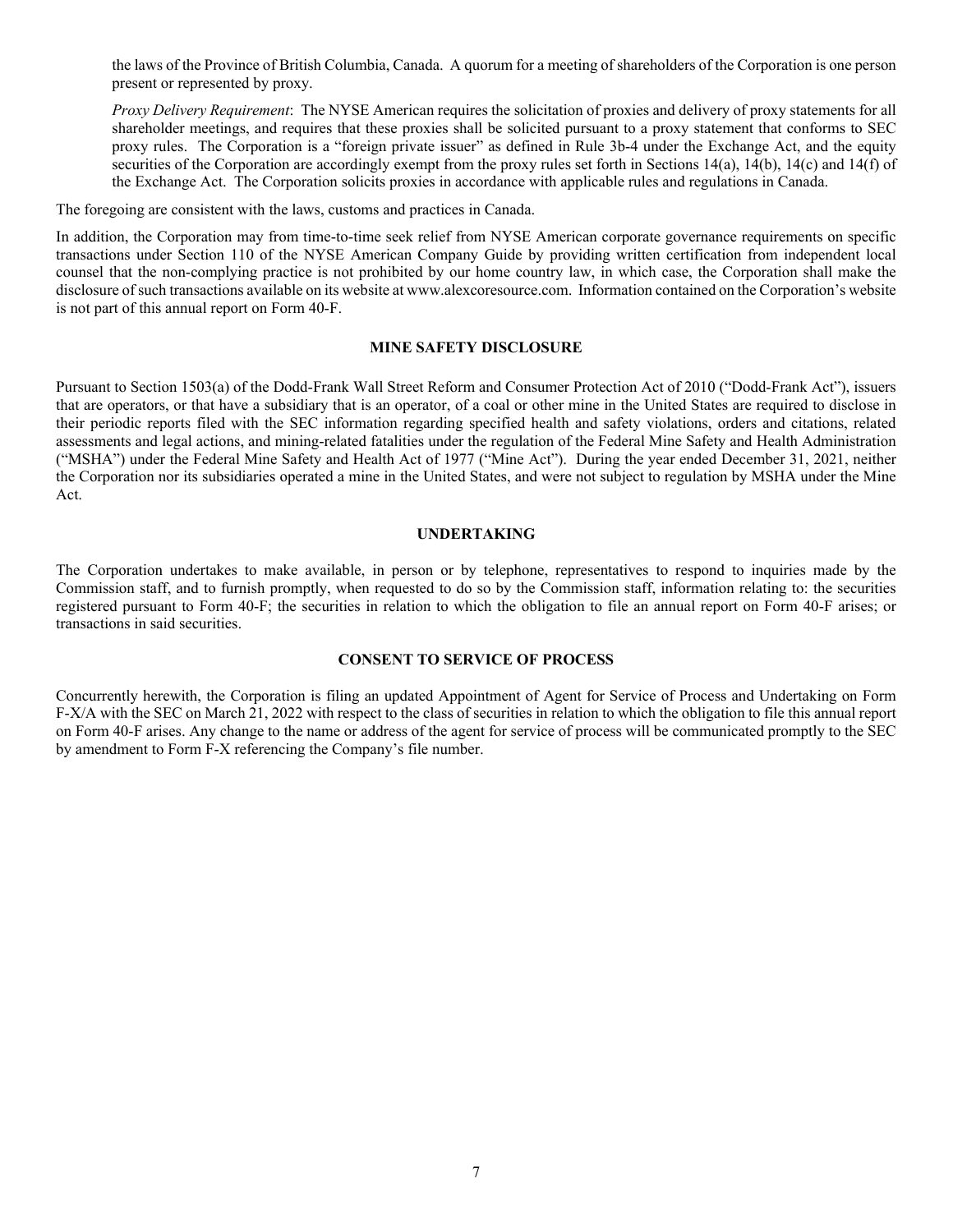# **EXHIBIT INDEX**

The following exhibits have been filed as part of this Annual Report on Form 40-F.

# **EXHIBITS**

|  | 99.1 | Annual Information Form of the Corporation for the year ended December 31, 2021 |
|--|------|---------------------------------------------------------------------------------|
|--|------|---------------------------------------------------------------------------------|

- 99.2 Consolidated Financial Statements for the years ended December 31, 2021 and 2020
- 99.3 Management's Discussion and Analysis for the year ended December 31, 2021

## **CERTIFICATIONS**

| 99.4 | Certificate of Chief Executive Officer Pursuant to Rule 13a-14(a) of the Exchange Act                                                              |
|------|----------------------------------------------------------------------------------------------------------------------------------------------------|
| 99.5 | Certificate of Chief Financial Officer Pursuant to Rule 13a-14(a) of the Exchange Act                                                              |
| 99.6 | Certificate of Chief Executive Officer Pursuant to 18 U.S.C. Section 1350, as adopted pursuant to<br>Section 906 of the Sarbanes-Oxley Act of 2002 |
| 99.7 | Certificate of Chief Financial Officer Pursuant to 18 U.S.C. Section 1350, as adopted pursuant to<br>Section 906 of the Sarbanes-Oxley Act of 2002 |

## **CONSENTS**

| 99.8    | Consent of PricewaterhouseCoopers LLP, Independent Registered Public Accounting Firm     |
|---------|------------------------------------------------------------------------------------------|
| 99.9    | Consent of Kourosh Tarighi P.Eng.                                                        |
| 99.10   | Consent of Zach Allwright, P.Eng.                                                        |
| 99.11   | Consent of Paul Hughes, Ph.D., P.Eng.                                                    |
| 99.12   | Consent of Hassan Ghaffari, P.Eng.                                                       |
| 99.13   | Consent of Gilles Arseneau, Ph.D., P.Geo.                                                |
| 99.14   | Consent of Cliff Revering, P.Eng.                                                        |
| 99.15   | Consent of Alan McOnie, FAusIMM                                                          |
| 99.16   | Consent of Sebastien D. Tolgyesi, P.Eng., P.Geo.                                         |
| 101.INS | <b>XBRL</b> Instance Document                                                            |
| 101.SCH | <b>XBRL Taxonomy Extension Schema Document</b>                                           |
| 101.CAL | XBRL Taxonomy Extension Calculation Linkbase Document                                    |
| 101.DEF | <b>XBRL Taxonomy Extension Definition Linkbase Document</b>                              |
| 101.LAB | XBRL Taxonomy Extension Label Linkbase Document                                          |
| 101.PRE | <b>XBRL Taxonomy Extension Presentation Linkbase Document</b>                            |
| 104     | Cover Page Interactive Data File (formatted as Inline XBRL and contained in Exhibit 101) |

# **SIGNATURES**

Pursuant to the requirements of the Exchange Act, the Registrant certifies that it meets all of the requirements for filing on Form 40-F and has duly caused this annual report to be signed on its behalf by the undersigned, thereto duly authorized.

# **ALEXCO RESOURCE CORP.**

By: */s/ Clynton R. Nauman* Name: Clynton R. Nauman<br>Title: Chairman and Chief Chairman and Chief Executive Officer

Date: March 21, 2022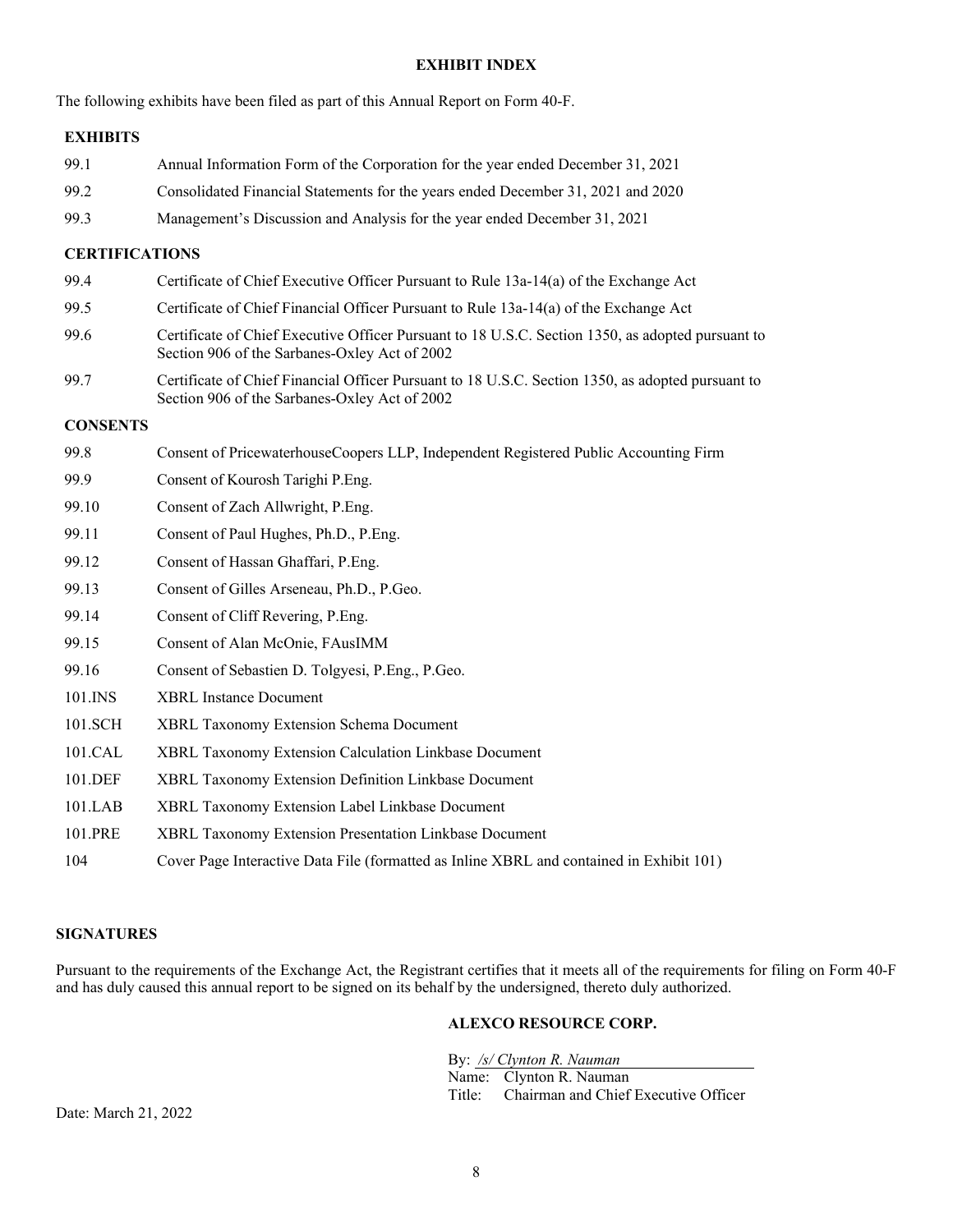## **CERTIFICATION**

I, Clynton R. Nauman, certify that:

- 1. I have reviewed this annual report on Form 40-F of Alexco Resource Corp.;
- 2. Based on my knowledge, this report does not contain any untrue statement of a material fact or omit to state a material fact necessary to make the statements made, in light of the circumstances under which such statements were made, not misleading with respect to the period covered by this report;
- 3. Based on my knowledge, the financial statements, and other financial information included in this annual report, fairly present in all material respects the financial condition, results of operations and cash flows of the issuer as of, and for, the periods presented in this report;
- 4. The issuer's other certifying officer and I are responsible for establishing and maintaining disclosure controls and procedures (as defined in Exchange Act Rules 13a-15(e) and 15d-15(e)) and internal control over financial reporting (as defined in Exchange Act Rules 13a-15(f) and 15d-15(f)) for the issuer and have:
	- (a) Designed such disclosure controls and procedures, or caused such disclosure controls and procedures to be designed under our supervision, to ensure that material information relating to the issuer, including its consolidated subsidiaries, is made known to us by others within those entities, particularly during the period in which this report is being prepared;
	- (b) Designed such internal control over financial reporting, or caused such internal control over financial reporting to be designed under our supervision, to provide reasonable assurance regarding the reliability of financial reporting and the preparation of financial statements for external purposes in accordance with generally accepted accounting principles;
	- (c) Evaluated the effectiveness of the issuer's disclosure controls and procedures and presented in this report our conclusions about the effectiveness of the disclosure controls and procedures, as of the end of the period covered by this report based on such evaluation; and
	- (d) Disclosed in this report any change in the issuer's internal control over financial reporting that occurred during the period covered by the annual report that has materially affected, or is reasonably likely to materially affect, the issuer's internal control over financial reporting; and
- 5. The issuer's other certifying officer(s) and I have disclosed, based on our most recent evaluation of internal control over financial reporting, to the issuer's auditors and the audit committee of the issuer's board of directors (or persons performing the equivalent functions):
	- (a) All significant deficiencies and material weaknesses in the design or operation of internal control over financial reporting which are reasonably likely to adversely affect the issuer's ability to record, process, summarize and report financial information; and
	- (b) Any fraud, whether or not material, that involves management or other employees who have a significant role in the issuer's internal control over financial reporting.

Date: March 21, 2022

By: */s/ Clynton R. Nauman*

Clynton R. Nauman Chief Executive Officer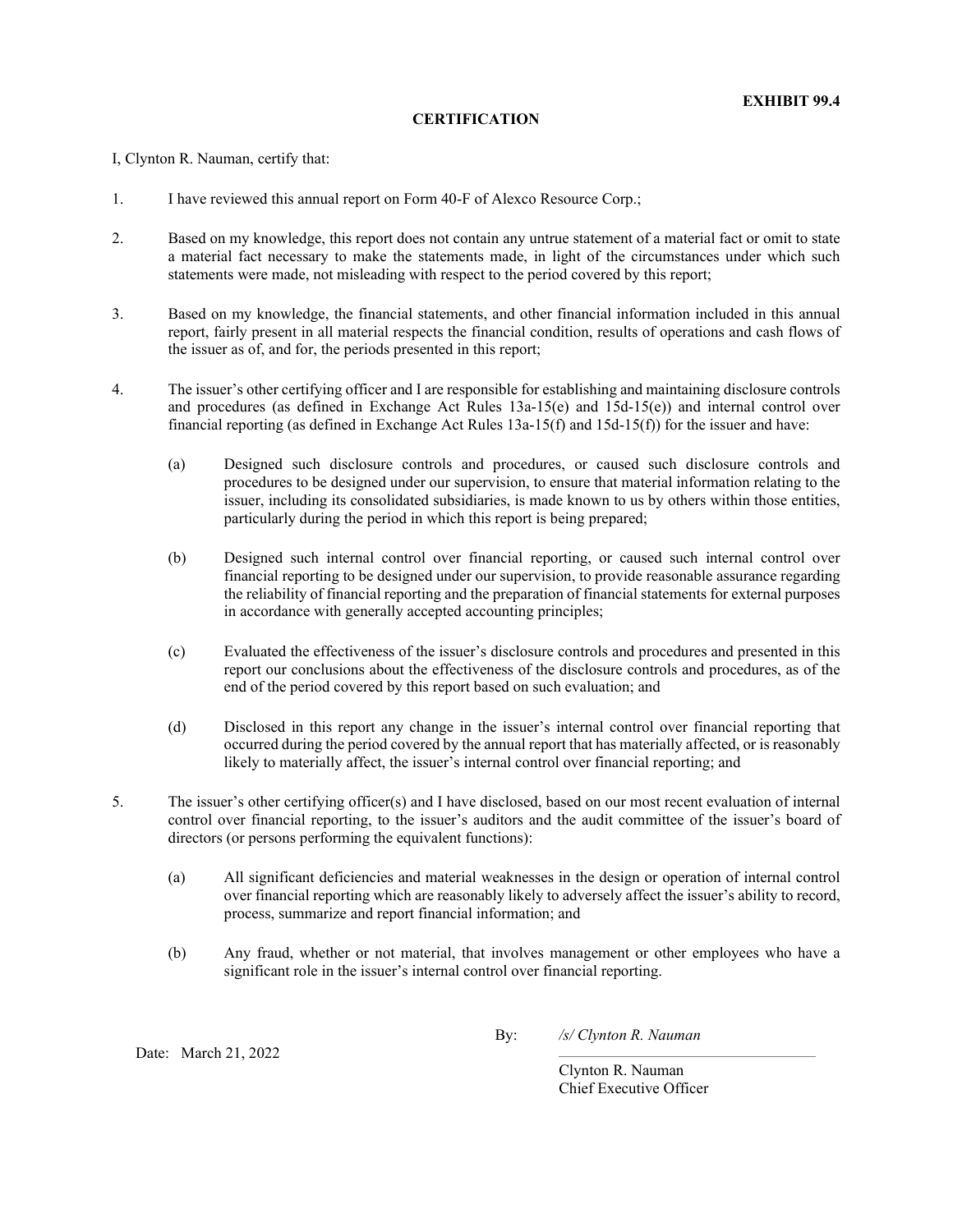#### **CERTIFICATION**

I, Michael Clark, certify that:

- 1. I have reviewed this annual report on Form 40-F of Alexco Resource Corp.;
- 2. Based on my knowledge, this report does not contain any untrue statement of a material fact or omit to state a material fact necessary to make the statements made, in light of the circumstances under which such statements were made, not misleading with respect to the period covered by this report;
- 3. Based on my knowledge, the financial statements, and other financial information included in this annual report, fairly present in all material respects the financial condition, results of operations and cash flows of the issuer as of, and for, the periods presented in this report;
- 4. The issuer's other certifying officer and I are responsible for establishing and maintaining disclosure controls and procedures (as defined in Exchange Act Rules 13a-15(e) and 15d-15(e)) and internal control over financial reporting (as defined in Exchange Act Rules  $13a-15(f)$  and  $15d-15(f)$ ) for the issuer and have:
	- (a) Designed such disclosure controls and procedures, or caused such disclosure controls and procedures to be designed under our supervision, to ensure that material information relating to the issuer, including its consolidated subsidiaries, is made known to us by others within those entities, particularly during the period in which this report is being prepared;
	- (b) Designed such internal control over financial reporting, or caused such internal control over financial reporting to be designed under our supervision, to provide reasonable assurance regarding the reliability of financial reporting and the preparation of financial statements for external purposes in accordance with generally accepted accounting principles;
	- (c) Evaluated the effectiveness of the issuer's disclosure controls and procedures and presented in this report our conclusions about the effectiveness of the disclosure controls and procedures, as of the end of the period covered by this report based on such evaluation; and
	- (d) Disclosed in this report any change in the issuer's internal control over financial reporting that occurred during the period covered by the annual report that has materially affected, or is reasonably likely to materially affect, the issuer's internal control over financial reporting; and
- 5. The issuer's other certifying officer(s) and I have disclosed, based on our most recent evaluation of internal control over financial reporting, to the issuer's auditors and the audit committee of the issuer's board of directors (or persons performing the equivalent functions):
	- (a) All significant deficiencies and material weaknesses in the design or operation of internal control over financial reporting which are reasonably likely to adversely affect the issuer's ability to record, process, summarize and report financial information; and
	- (b) Any fraud, whether or not material, that involves management or other employees who have a significant role in the issuer's internal control over financial reporting.

Date: March 21, 2022 By: */s/ Michael Clark*

Michael Clark Chief Financial Officer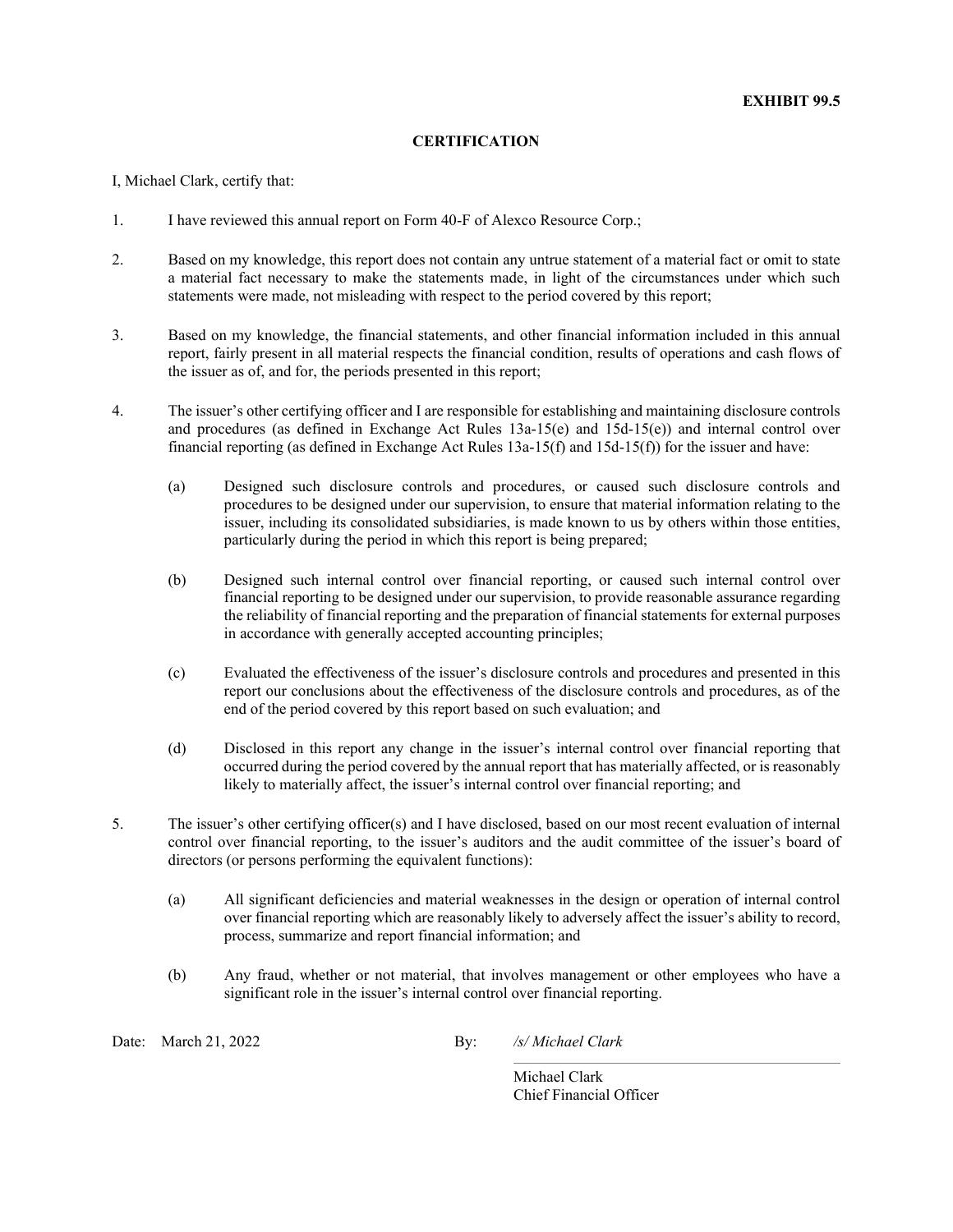### CERTIFICATION PURSUANT TO 18 U.S.C. §1350, AS ADOPTED PURSUANT TO SECTION 906 OF THE SARBANES-OXLEY ACT OF 2002

In connection with the annual report of Alexco Resource Corp. (the "Corporation") on Form 40-F for the year ended December 31, 2021 as filed with the Securities and Exchange Commission on the date hereof (the "Report"), I, Clynton R. Nauman, Chief Executive Officer of the Corporation, certify, pursuant to 18 U.S.C. §1350, as adopted pursuant to Section 906 of the Sarbanes-Oxley Act of 2002, that:

- (1) The Report fully complies with the requirements of Section 13(a) or 15(d) of the Securities Exchange Act of 1934; and
- (2) The information contained in this Report fairly presents, in all material respects, the financial condition and results of operations of the Corporation.

March 21, 2022 */s/ Clynton R. Nauman*

Clynton R. Nauman Chief Executive Officer

A signed original of this written statement required by Section 906 has been provided to Alexco Resource Corp. and will be retained by Alexco Resource Corp. and furnished to the Securities and Exchange Commission or its staff upon request.